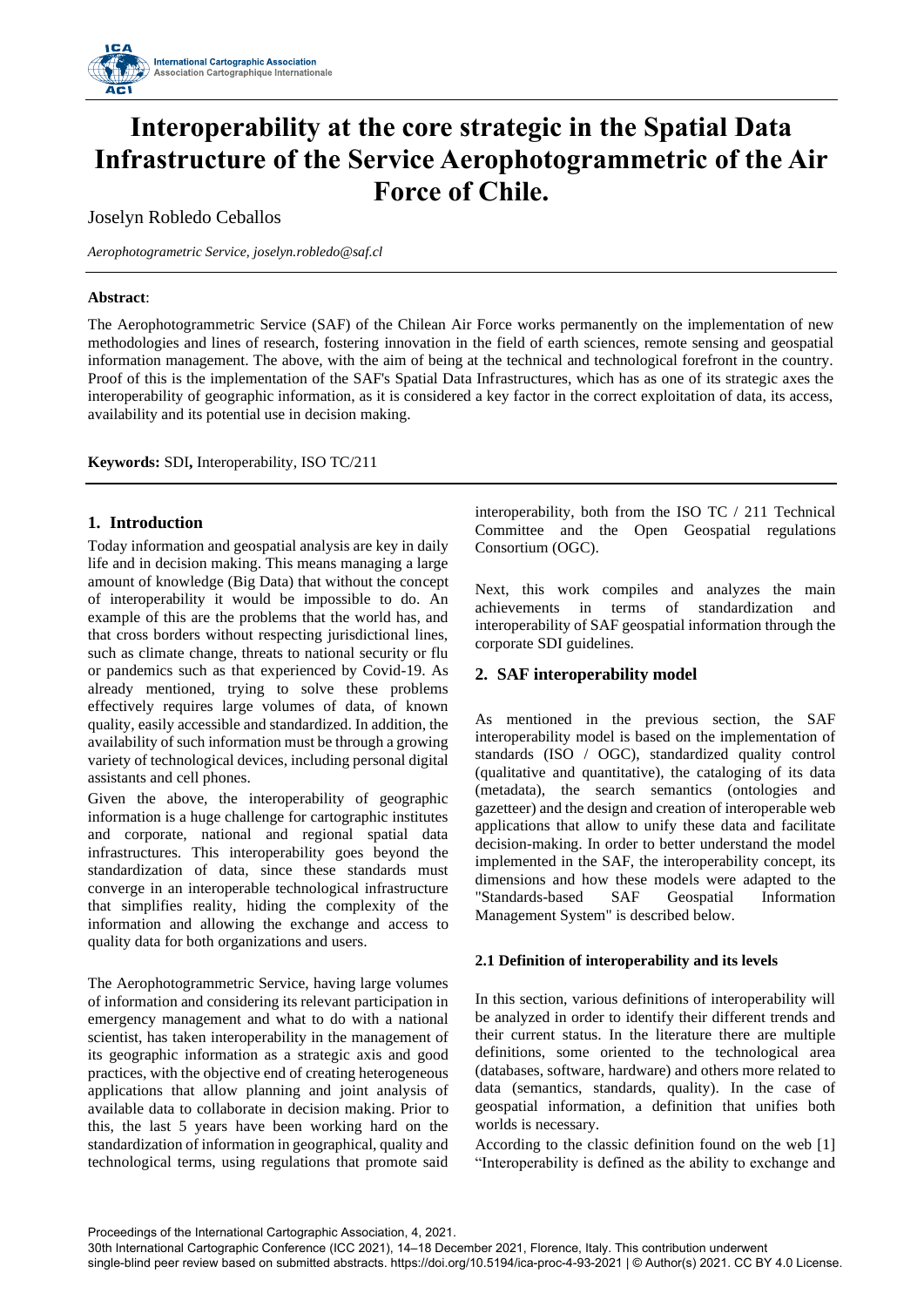share data between two computer systems or components without the intervention of a third system, so that the shared information or data can be used without requiring prior communication". The Police Information Technology Organization (PITO) adds to the definition of interoperability, [2] "the ability to provide or receive services from other systems." The latter is relevant, since through the creation of web services this synergy is generated between providing and receiving data from other organizations, whether or not they are specialized in geospatial information.

The Spanish Center for Ecological Research and Forest Applications (CREAF) defines this concept as follows: [4] "Interoperability seeks that users can exchange information in a simple, transparent, open, effective and universal way." This makes sense, given that all interoperability efforts are focused on the end user of the data and how seemingly something so complex is easy and accessible.

Regarding the normative, the International Standard ISO19101: "Reference Model", proposes as a definition of interoperability: "the capacity of the systems or components to exchange information and to be able to control cooperative processing between applications".

Paul Miller [8], defines interoperability as a "process aimed at ensuring that the procedures, systems and culture of an organization are treated in such a way as to maximize the opportunities for exchange and reuse of information". This definition is one of the most relevant for the SAF model since it includes the importance of interoperability as an organization and at a production level and not as an isolated concept or referred only to technology or regulations.

It is important to mention that interoperability is made up of levels, since its scope is not restricted to a single scope, the Dublin Core glossary indicates that the levels of interoperability are: semantic, structural and syntactic. Other authors have defined more levels, among which we can mention Semantic, Technical, Syntactic, Pragmatic, Organizational, Conceptual, Dynamic, Legal, Social, Schematic or Structural, Intracommunity, Human-Political, International, Empirical and Physical. Based on the above, and based on experience, for the SAF model, the most relevant levels are those established in the European Interoperability Framework (EIF), which are technical, semantic and organizational interoperability. These are described below in figure 1. It should be mentioned that the SAF interoperability model has a lot to do with what is established in EIF since these levels were considered in the RM-ODP model (The ISO Reference Model for Processing Open and Distributed) when designing and implementing the IDE-SAF. EIF defines three types of interoperability:

- Technical interoperability: connection of systems through agreements on norms and standards for the presentation, collection, exchange, transformation and transport of data.

- Semantic interoperability: ensure that the transferred data share the same meaning for linked systems.

- Organizational interoperability: organization of business processes and internal organizational structures, for better data exchange.

## **2.2 SAF interoperability model dimensions and lines of work**

The concept of interoperability makes sense when we relate it to a spatial data infrastructure. Among the most accepted definitions of SDI (SDI-Spain) we have that: "A Spatial Data Infrastructure (SDI) is an information system integrated by a set of resources such as catalogs, servers, programs, data, applications and Web pages, dedicated to manage Geographic Information (maps, orthophotos, satellite images, place names, etc.), available on the Internet, that meet a series of interoperability conditions (standards, specifications, protocols, interfaces, etc.), and that allow a user to Using a simple browser, you can use and combine them according to your needs ". In this sense, the Aerophotogrammetric Service adopted three of the five dimensions described by EIF (European Interoperability Framework) in the field of interoperability: technical interoperability, semantic interoperability and organizational interoperability. The foregoing, due to its character as Institutional SDI, losing relevance of legal interoperability and integration with the government's public services. The foregoing does not imply that progress will not be made in a parallel manner in these dimensions in the future.

Next, table 1 briefly describes how the dimensions were approached and which were the lines of work in each of them.

| Technical        | Implementation of ISO TC / 211 standards     |
|------------------|----------------------------------------------|
| Interoperability | and OGC standards for:                       |
|                  | Definition of technical specifications<br>1. |
|                  | according to ISO 19131 Geographic            |
|                  | Technical<br>information                     |
|                  | specifications.                              |
|                  |                                              |
|                  | 2. Quantitative quality controls based on    |
|                  | ISO 19157: Geographic information            |
|                  | -Data Ouality.                               |
|                  | 3.<br>Standardization of geospatial          |
|                  | databases according to ISO 19110             |
|                  | Geographic information                       |
|                  | Methodology for feature the                  |
|                  | Cataloging, 19109: Geographic                |
|                  | information — Rules for application          |
|                  | schema and ISO 19111: Geographic             |
|                  | information — Referencing<br>by              |
|                  | coordinates.                                 |
|                  | 4.<br>Catalog of metadata according to ISO   |
|                  | 19115-1: Geographic information —            |
|                  | Metadata — Part 1: Fundamentals              |
|                  | and ISO 19115-2: Geographic                  |
|                  |                                              |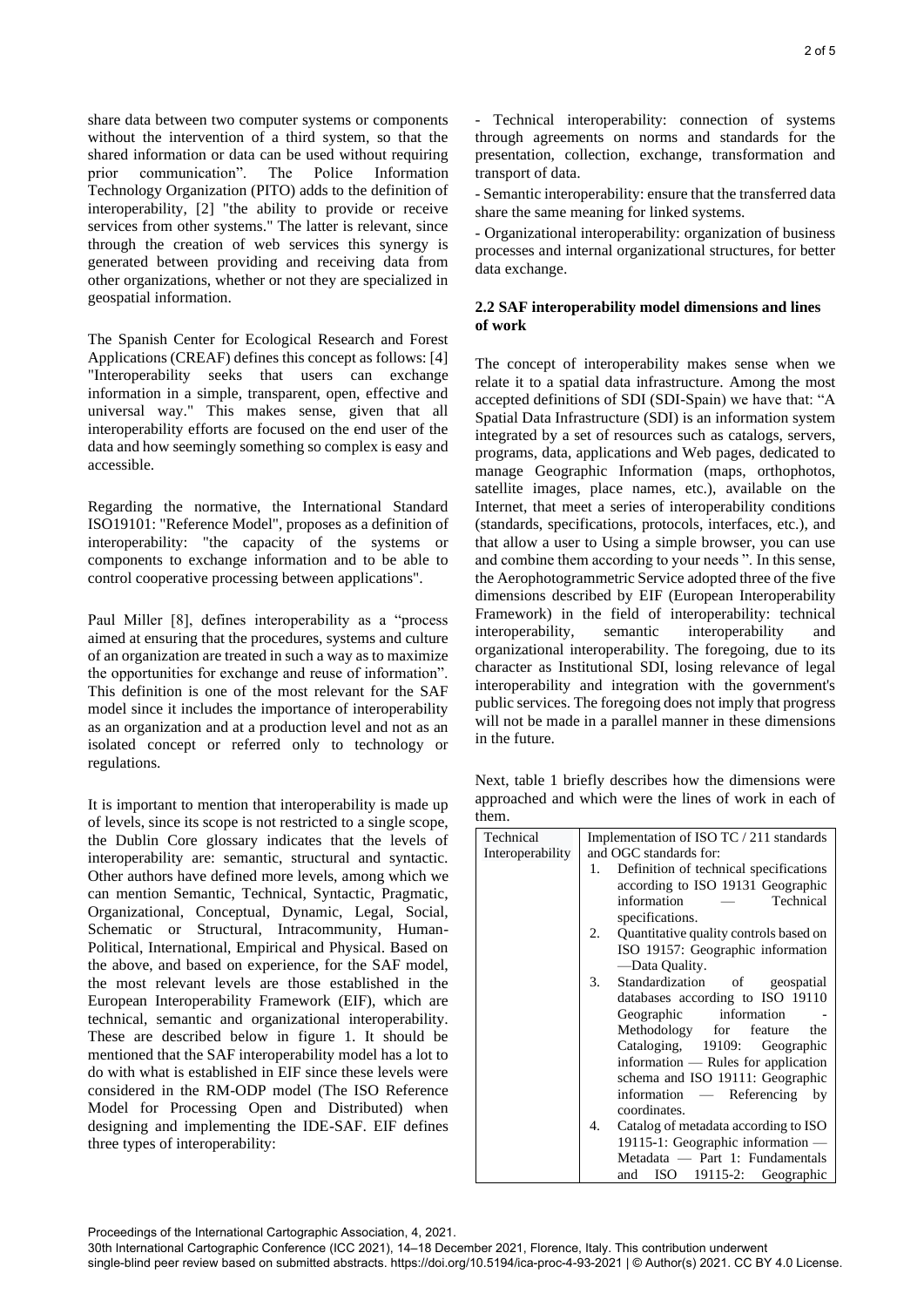|                                    | information $-$ Metadata $-$ Part 2:<br>Extensions for acquisition<br>and<br>processing.<br>5. Publication through service<br>and<br>application websites according to ISO<br>$TC / 211$ (theory) and OGC (in<br>practice) standards.                                         |
|------------------------------------|-------------------------------------------------------------------------------------------------------------------------------------------------------------------------------------------------------------------------------------------------------------------------------|
| Semantic<br>Interoperability       | Development of a semantic search engine<br>based on ontologies (RDF) and a gazetteer.                                                                                                                                                                                         |
| Organizational<br>Interoperability | 1. SDI-SAF strategic and operational<br>policies.<br>2. Determination of actors and roles.<br>3. Traceability of geospatial information.<br>4. Management and quality assurance (ISO<br>9001 and ISO 19158: Geographic<br>information — Quality Assurance of data<br>supply). |

Table 1. Dimensions of interoperability of the SDI-SAF based on the model of the European Interoperability Framework (EIF).

#### **2.3 Technical interoperability, SAF model**

In the following model, the SAF technical interoperability scheme based on international standards such as ISO 9001, TC / 211 and OGC is presented. This geospatial information management system was implemented according to the life cycle of a cartographic product (fig.1).



Figure 1: Model of management of the Quality of the Geoespatial information in the SAF.

The implemented model requires a selection and classification of the ISO TC / 211 and OGC standards, according to the product life cycle and identifying normative roles throughout the process, then the selected standards are integrated into the cycle, standardizing the activities in each of the stages.

On the other hand, there are some ISO TC / 211 standards that are related to system management such as ISO 19158: Quality Assurance or regulations that serve as support such as ISO 19101: Reference Model or ISO 19103: Schemes Model UML. To view the SDI -SAF model, see: [https://www.researchgate.net/publication/334379234\\_Mo](https://www.researchgate.net/publication/334379234_Model_of_Management_of_the_Quality_of_the_Geospatial_Information_in_the_Aerophotogrametric_Service_of_the_Air_Force_of_Chileed_TC11) [del\\_of\\_Management\\_of\\_the\\_Quality\\_of\\_the\\_Geospatial\\_](https://www.researchgate.net/publication/334379234_Model_of_Management_of_the_Quality_of_the_Geospatial_Information_in_the_Aerophotogrametric_Service_of_the_Air_Force_of_Chileed_TC11)

[Information\\_in\\_the\\_Aerophotogrametric\\_Service\\_of\\_the](https://www.researchgate.net/publication/334379234_Model_of_Management_of_the_Quality_of_the_Geospatial_Information_in_the_Aerophotogrametric_Service_of_the_Air_Force_of_Chileed_TC11) [\\_Air\\_Force\\_of\\_Chileed\\_TC11.](https://www.researchgate.net/publication/334379234_Model_of_Management_of_the_Quality_of_the_Geospatial_Information_in_the_Aerophotogrametric_Service_of_the_Air_Force_of_Chileed_TC11)

Continuing with technical interoperability, it is worth mentioning that this dimension is the most complex to achieve, since it requires arduous normative and procedural work that can last years and that few organizations are willing to face. The four most relevant guidelines for the technical interoperability dimension in the SAF model are detailed below.

Technical specifications and design of databases

ISO 19131: Geographic information — Technical specifications, are fundamental in the product design stage, since they define in a standardized way the client's requirement such as: product use, information levels, quality control (precision, accuracy and tolerances), cataloging and means of delivery. These guidelines are also related to the design of the databases (ISO 19110: Geographic information - Methodology for feature the Cataloging and ISO 19111: Geographic information — Referencing by coordinates**)** which will be the mother structures of the future interoperability of the SAF geospatial databases, since, independent of the client, all comply with a formal structure that allows them to be interrelated and can be cataloged and consumed by web services using the same interoperable protocols.

• Quality of geospatial information and its relevance in the interoperability of SDI-SAF

The quality of the geospatial information is a key factor to achieve interoperability between different sets of spatial data. One of the most studied factors is positional accuracy, since a good positional quality is needed when a set of data of different origin is going to be used, as is the case with SDIs. Different positional behaviors mean the existence of a positional distortion between them, and a barrier to their effective interoperability (Chuch [9] and Col.1998), but the geometric aspect is not the only relevant aspect, there is also the topological and thematic. Studies such as those by MacGwire 1996 and Carmel et al in 2001 and 2006 indicate that thematic quality is highly influenced by positional misalignments. Given the above, for SDI SAF the quality factor is essential and is controlled throughout the entire production process using the methodologies set forth in ISO 19157: Geographic information **-** Quality Control and ISO 19158: Geographic information **-** Quality Assurance of data supply, the level of complexity of these Controls vary according to the cartographic product that is being developed.

**Metadata** 

Proceedings of the International Cartographic Association, 4, 2021.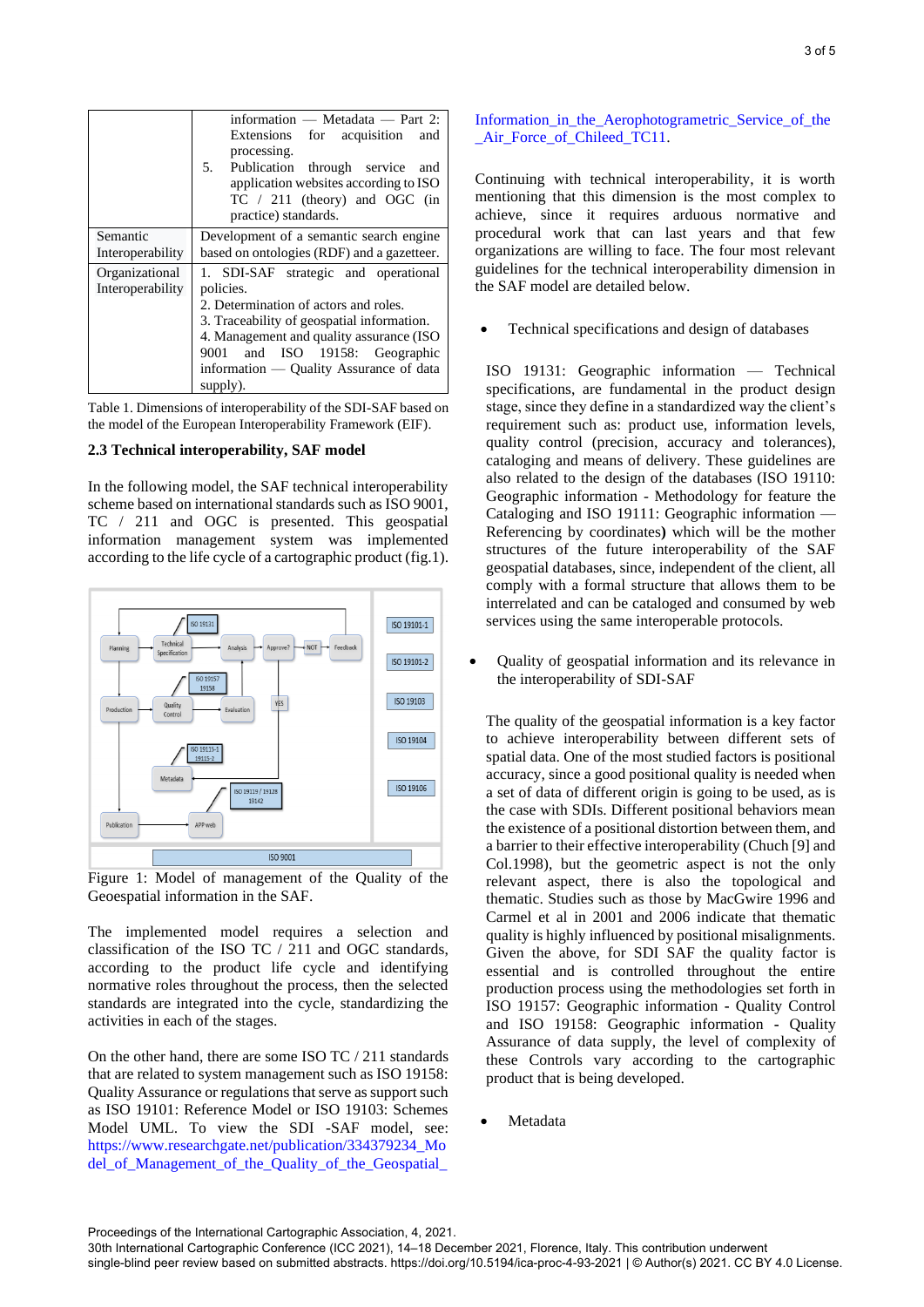Metadata (data on data or data on resources), at present continue to have a secondary nature and are little valued, since they are considered more an expense than an investment, but in the field of SDI and interoperability they are essential, since that efficient access to data in a distributed way through web search engines is only achieved through their metadata. It is a necessary standardization to access large volumes of information in an agile and automated way so that the different systems or organizations that handle geospatial data can interoperate under a common language.

Metadata is used to describe the content, quality, conditions and other characteristics of the data, so that users can access and exploit this information correctly.

The metadata must be standardized, in the case of SAF the standards ISO 19115-1: Geographic information -Metadata — Part 1: Fundamentals — Amendment 2 and 19115-2: Geographic information — Metadata — Part 2: Extensions for acquisition and processing.

• Publication of geospatial information

The SDI-SAF has been developing a series of interoperable web services and applications based on ISO TC / 211 and OGC standards, these services use the protocols listed below:

- WFS: Web Feature Service or Vector Feature Service that provides the information related to the feature stored in a vector layer (coverage), which meet the characteristics formulated in the query.
- WMS Web Map Service or Map Service on the web that produces maps in image format on demand to be viewed by a web browser.
- WCS Web Coverage Service or Web coverage service (raster data).
- CSW Web Catalog Service or Catalog Service.

Currently there are applications made up of web services, which collaborate with the Institution in making decisions according to different problems such as:

- Visualization and download of Fasat Charlie images, for the study of camps, through an agreement with the Ministry of Housing and Urbanism (MINVU).
- Applications related to emergencies (Floods, searches: C-130 aircraft in the Beagle Channel, fires, pandemic, etc.).
- Applications that collaborate with the logistics and administrative management of the Institution.
- Applications for availability, visualization and downloading of products and environmental studies such as Las Petras forest or Macul ravine.
- 3D applications for high resolution models.

Catalog of metadata with more than 7000 metadated products.

These applications are the objective evidence of the levels of interoperability that can be achieved, since they are unified in a single tool independent of the origin of the data and thus provide useful geospatial information in command for decision-making.

#### **2.4 Semantic Interoperability**

The SDI-SAF Portal, has a semantic search engine prepared by professionals from the University of Concepción, its objective is to have an intelligent search engine to discover the catalog information. This system has the following general characteristics:

- It has a Resource Description Framework (RDF) schema design, which supports the RDF of metadata of SAF geographic information and that links to the SAF product search service through the IDE portal.

- It has a Gazetteer service that allows to associate toponyms (geographical names) to different georeferencing systems, in such a way that it facilitates queries starting indistinctly or continuously from geographic or toponymic criteria.

The semantic search engine allows, searches by metadata keywords and their semantic relations of generalization and synonymy, toponymy and spatial relations established in the RDF scheme. This produces an expanded query that is performed on the RDF and must link the search by metadata to the existing services in the SDI-SAF portal. The architecture is based on free software and on the spatial database that supports the gazetteer. The architecture (Fig. 2) follows the ISO and OGC recommendations of the SDI-SAF.



Figure 2: Architecture of the semantic search engine of the SDI-SAF.

#### **2.5 Organizational interoperability**

This interoperability is related to the commitment and impact that occurs in the organization with the